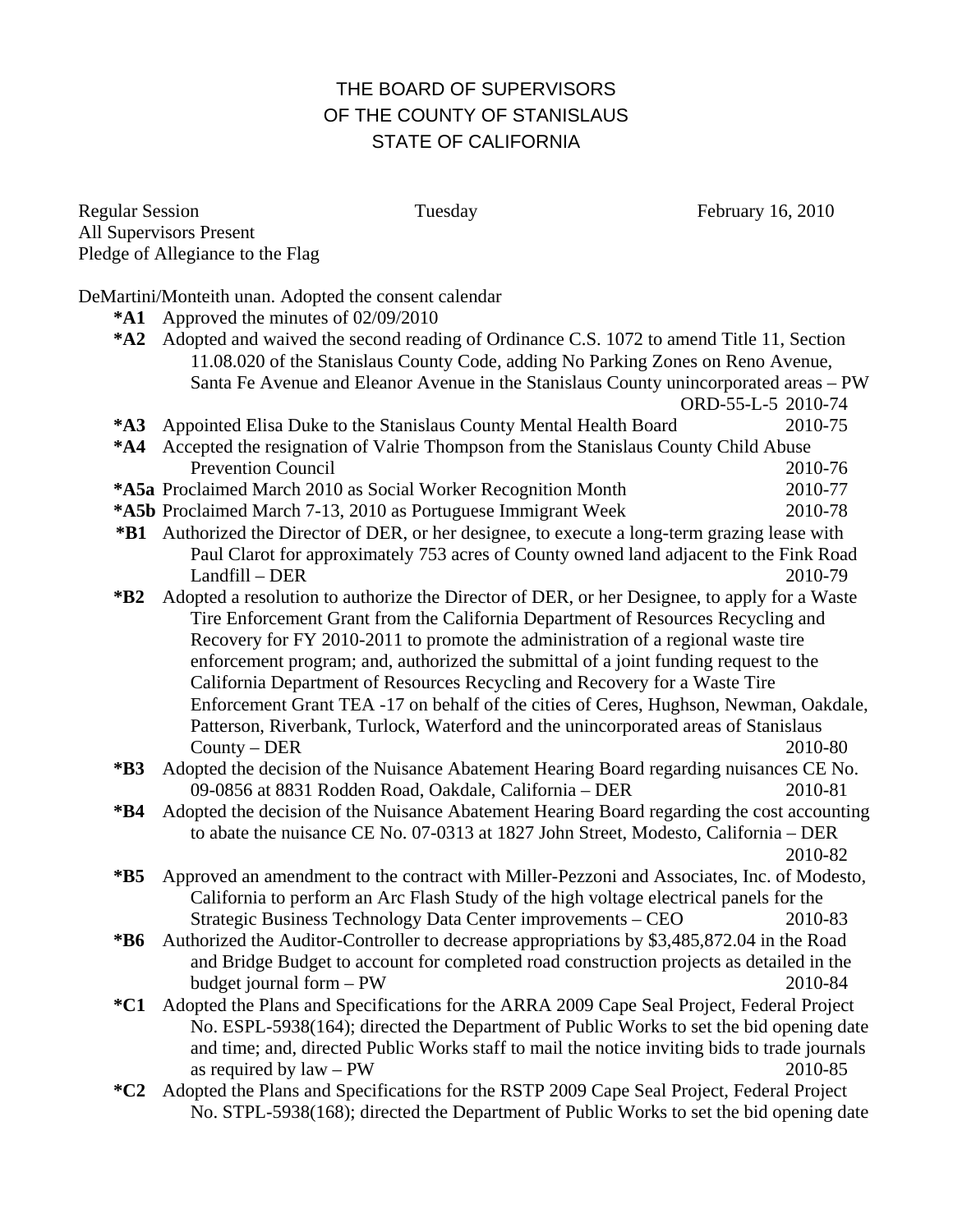and time; and, directed Public Works staff to mail the notice inviting bids to trade journals as required by  $law - PW$  2010-86

- **\*C3** Adopted the Plans and Specifications for the ARRA Hughson SOI Cape Seal Project, Federal Project No. STPL-5938(170); directed the Department of Public Works to set the bid opening date and time; and, directed Public Works staff to mail the notice inviting bids to trade journals as required by law – PW 2010-87
- **\*D1** Approved and established the following findings for Minor Lot Line Adjustment 2008-17, Fernandes and Fernandes: a) there is no net decrease in the amount of the acreage restricted; in cases where two parcels involved in a lot line adjustment are both subject to contracts rescinded pursuant to this section, this finding will be satisfied if the aggregate acreage of the land restricted by the new contracts is at least as great as the aggregate acreage restricted by the rescinded contracts; b) at least 90 percent of the land under the former contract or contracts remains under the new contract or contracts; c) after the lot line adjustment, the parcels of land subject to contract will be large enough to sustain their agricultural use, as defined in §51222; d) the lot line adjustment would not compromise the long-term agricultural productivity of the parcel or other agricultural lands subject to a contract or contracts; e) the lot line adjustment is not likely to result in the removal of adjacent land from agricultural use; and, f) the lot line adjustment does not result in a greater number of developable parcels than existed prior to the adjustment, or an adjusted lot that is inconsistent with the general plan; rescinded all of Williamson Act Contract No. 1978-3332 (located on S. Tegner Road, in the Turlock area); approved a new contract pursuant to Minor Lot Line Adjustment 2008-17, Fernandes and Fernandes; and, authorized the Director of Planning and Community Development to execute the new contract pursuant to Minor Lot Line Adjustment 2008-17 – Planning 2010-88

O'Brien/Chiesa unan. **B7** Approved the reduction-in-force of four filled full-time positions in the Department of Planning and Community Development Building Permits Division as outlined in the Staffing Impacts section of the agenda item effective 03/27/2010; and, amended the Salary and Position Allocation Resolution to reflect the changes as outlined in the Staffing Impacts section of the report effective 03/27/2010 – Planning 2010-89

**Corr 1** Referred to the CEO and the San Joaquin Valley Rail Committee, a letter from Merced County Supervisor Pedrozo and Mayor Spriggs of Merced requesting support to place the Heavy Maintenance Facility (HMF) for the High Speed Rail system in Merced County.

**Corr 2** Referred to the CIO, a letter from the Corporation for Education Network Initiatives in California (CENIC) regarding broadband network access for valley and mountain communities.

**Corr 3** Referred to DER, a notice from the State Department of Toxic Substances Control regarding upcoming field work at Pacific Gas and Electric Company's Oakdale Service Center located at 811 West J Street in Oakdale, CA from 02/16 – 26/2010.

**Corr 4** Acknowledged receipt of claims and referred to the CEO-Risk Management Division the following claims: Oscar Raya; Sabrina Caldwell; Deputy Cory Phipps; Kenneth Correia; and, Valerie Hill Rohn.

Supervisor Chiesa requested that the County send a letter of support for placing the Heavy Maintenance Facility (HMF) for the High Speed Rail system in Merced County (Correspondence No. 1). Chairman Grover, on behalf of the Board, authorized a letter of support.